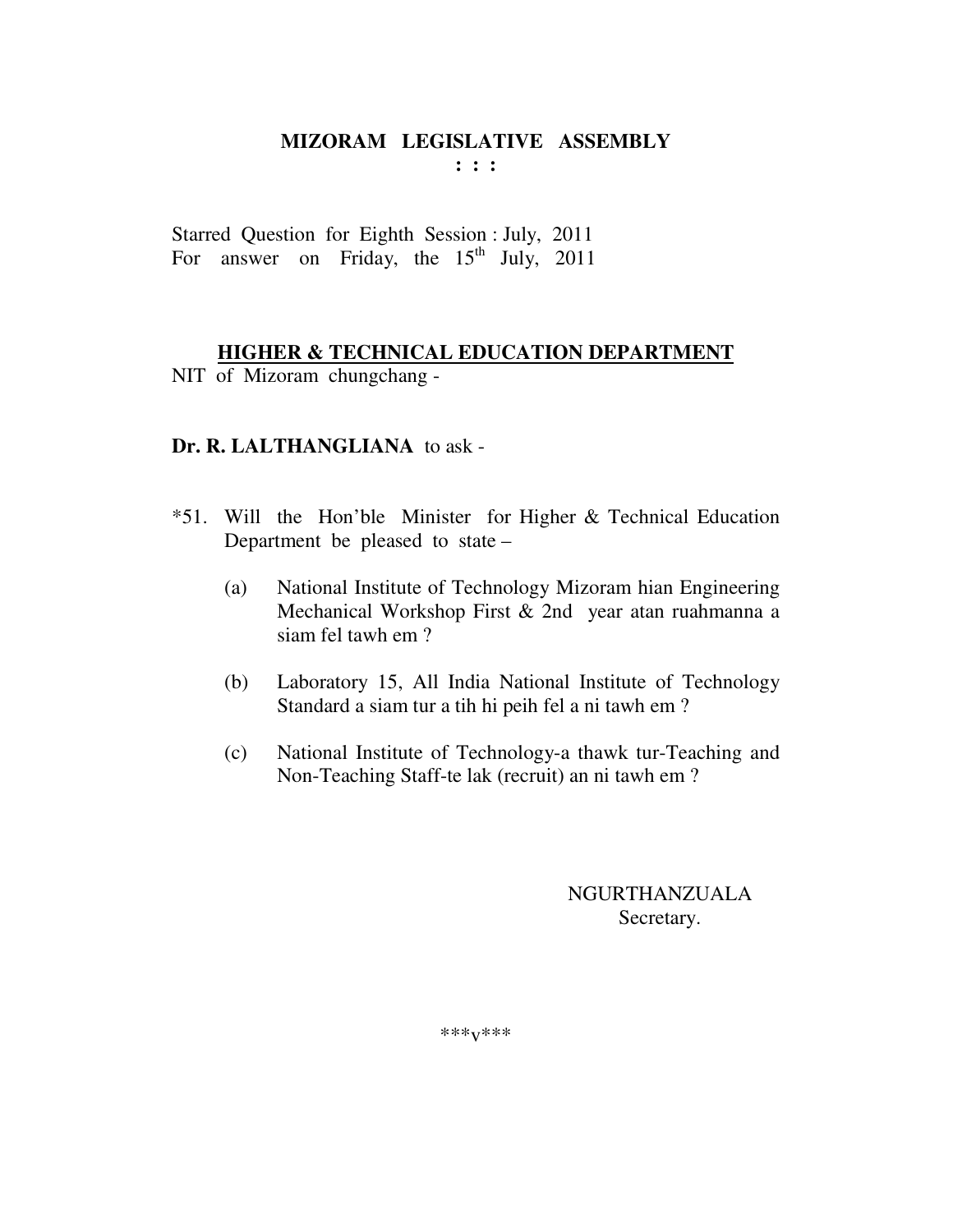**: : :** 

Starred Question for Eighth Session : July, 2011 For answer on Friday, the  $15<sup>th</sup>$  July, 2011

#### **POWER & ELECTRICITY DEPARTMENT**

Tuirial Hydel Project chungchang –

## **Pu T.T. ZOTHANSANGA** to ask -

- \*52. Will the Hon'ble Minister for Power & Electricity Department be pleased to state –
	- (a) Tuirial Hydel Project hi Megawatt engzat tichhuak thei tur nge ?
	- (b) Sorkar hmasa in a hluihlawn kha chhunzawm a ni leh ta em ?
	- (a) Tuirial Hydel Project kha engvanga Sorkar hmasa khan bansan nge anih ?

 NGURTHANZUALA Secretary.

\*\*\*v\*\*\*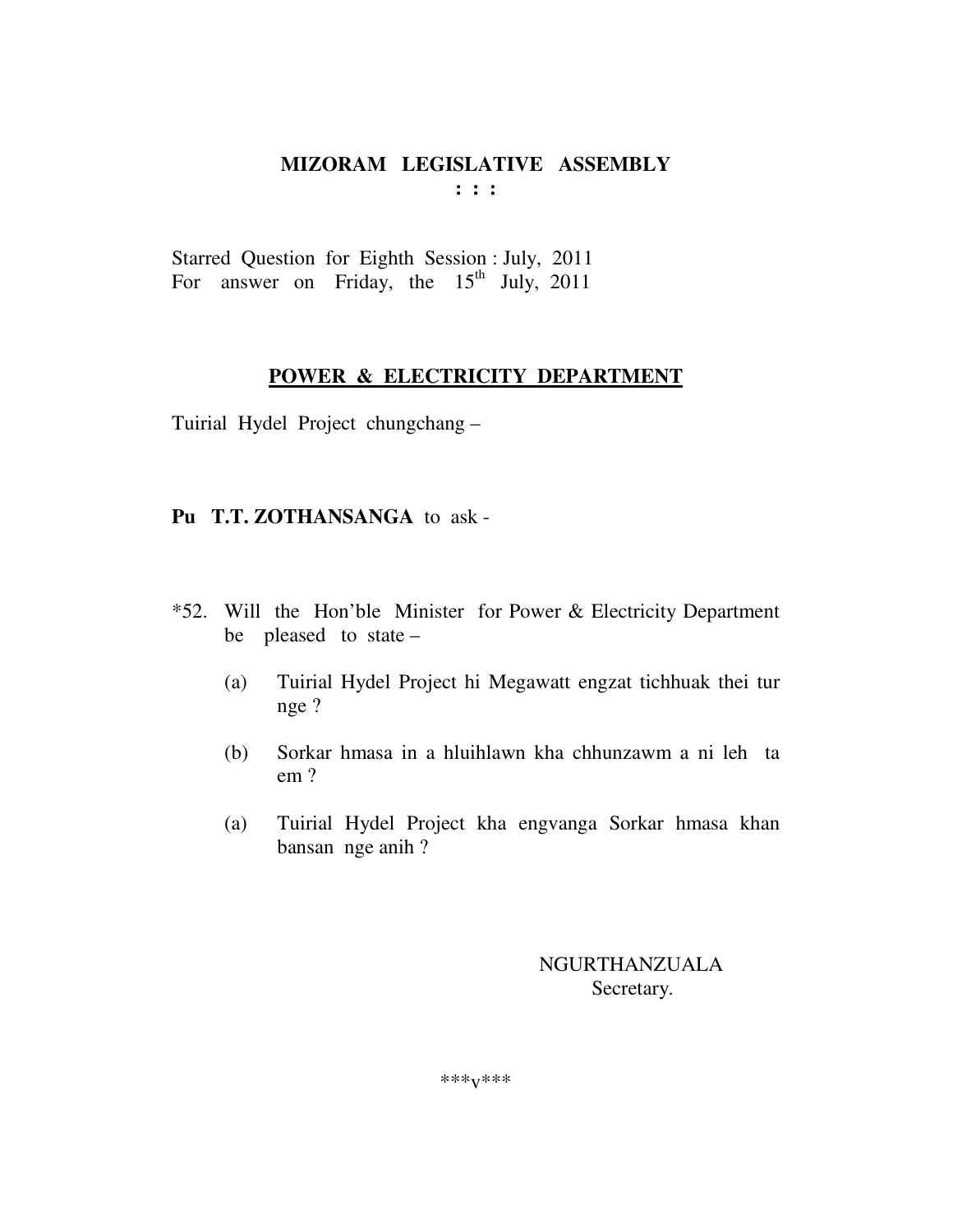**: : :** 

Starred Question for Eighth Session : July, 2011 For answer on Friday, the  $15<sup>th</sup>$  July, 2011

## **POWER & ELECTRICITY DEPARTMENT**

South Vanlaiphai leh Cherhlun a Power Sub-station chungchang -

## **Pu JOHN SIAMKUNGA** to ask -

- \*53. Will the Hon'ble Minister for Power & Electricity Department be pleased to state –
	- (a) South Vanlaiphai 33 KV Sub-station hi engtikah nge siam zawh anih anga, hman theih anih ang ?
	- (b) Cherhlunah 33 KV Sub-Station dah thar tumna a awm em ?

## NGURTHANZUALA Secretary.

\*\*\*v\*\*\*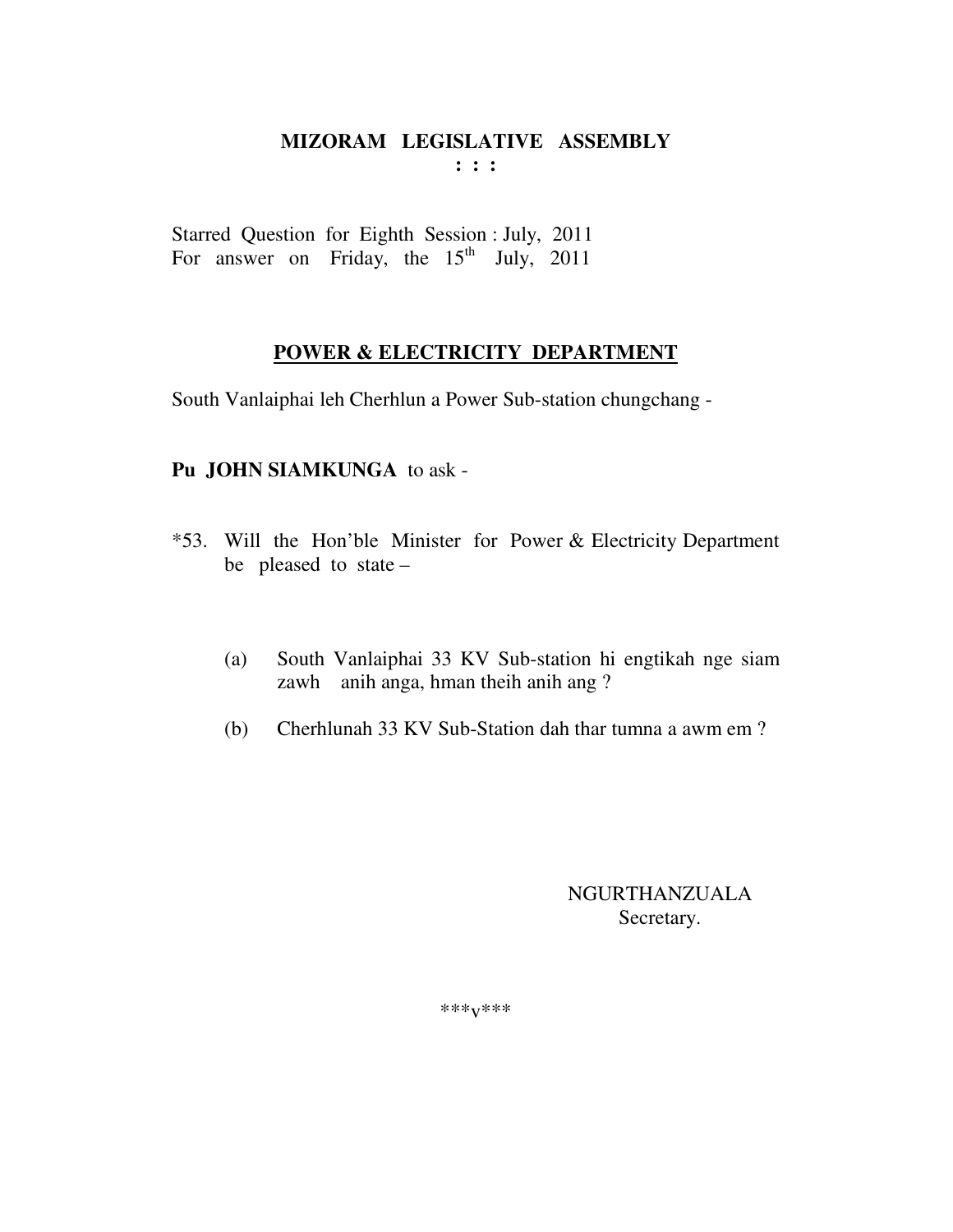Starred Question for Eighth Session : July, 2011.<br>For answer on Friday, the 15<sup>th</sup> July, 2011.

## **EXCISE & NARCOTICS DEPARTMENT**

MLTP Act exemption chungchang

## Pu B. LALTHLENGLIANA to ask -

\*54. Will the Hon'ble Minister for Excise & Narcotics Department be pleased to state -

MLTP Act hnuaiah hian phuar ve theih loh awl (exempt) an awm  $em?$ 

> NGURTHANZUALA Secretary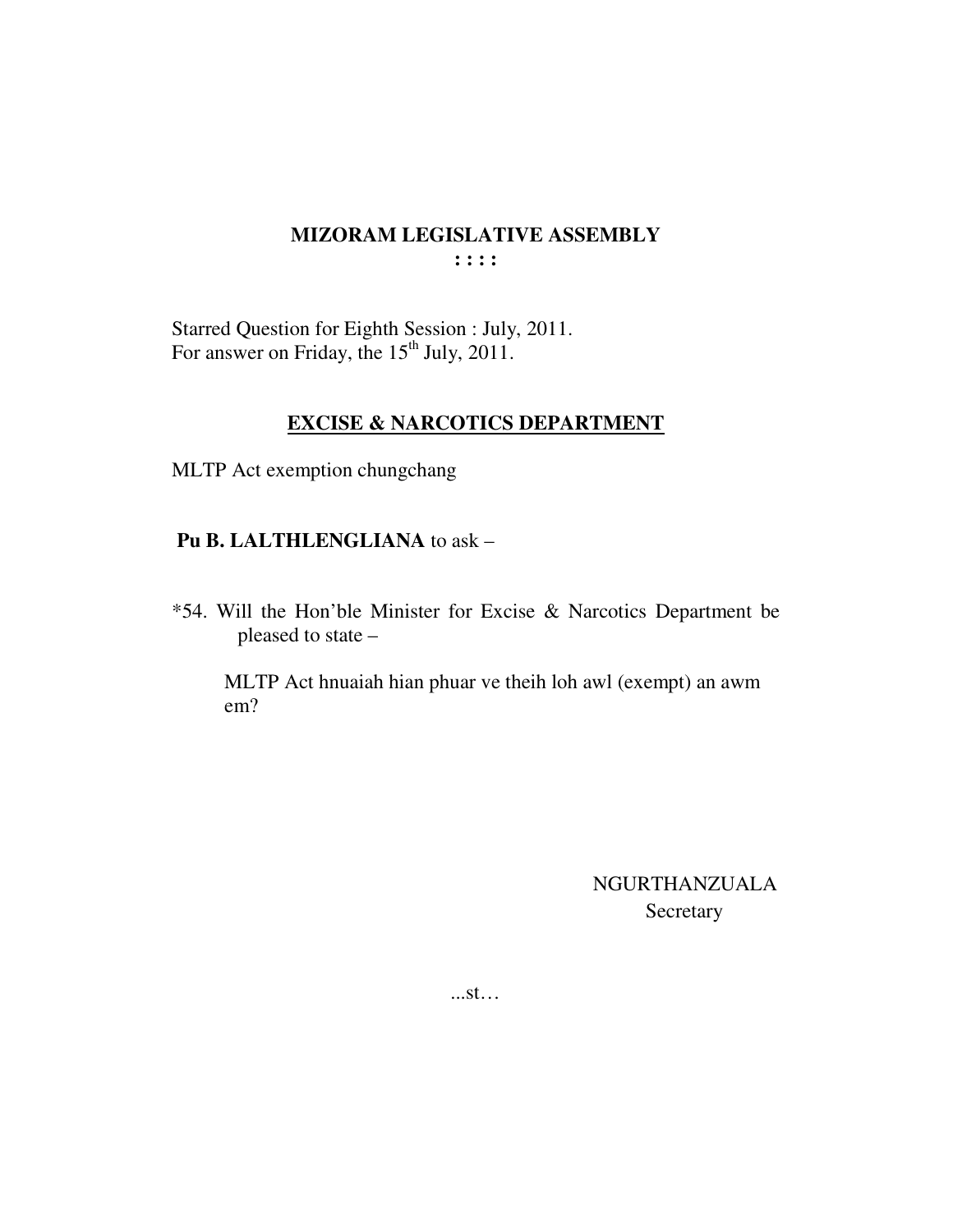Starred Question for Eighth Session : July, 2011. For answer on Friday, the  $15<sup>th</sup>$  July, 2011.

## **LAND REVENUE & SETTLEMENT DEPARTMENT**

Mizoram leh Cachar ramri chungchang

## **Pu B. LALTHLENGLIANA** to ask –

\*55. Will the Hon'ble Minister for Land Revenue & Settlement Department be pleased to state-

 Mizoram – Assam ramri chingfel tur hian eng chen nge Sorkarin hma a lak tawh?

> NGURTHANZUALA Secretary

...st…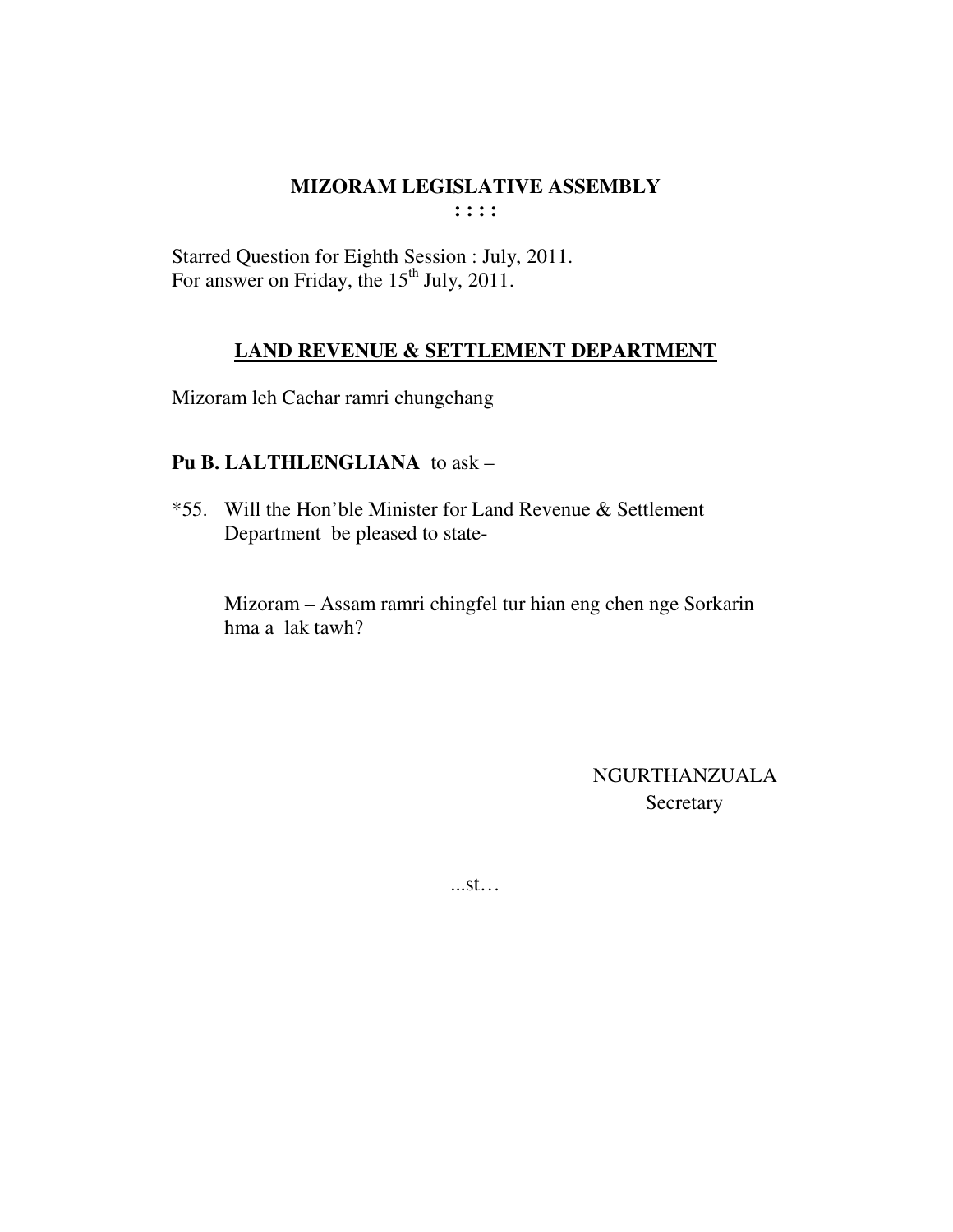**: : : :**  Starred Question for Eighth Session : July, 2011. For answer on Friday, the  $15<sup>th</sup>$  July, 2011.

## **HORTICULTURE DEPARTMENT**

Israel serthlum chungchang

#### **Pu. C. RAMHLUNA** to ask –

- \*56 Will the Hon'ble Minister for Horticulture Department be pleased to state
	- a) Israel serthlum tiak hi Department hian engzatnge akui tiah? Kum wise in.
	- b) Khawiah nge an sem chhuah? Year wise in, seeding pakhat man hi engzat nge?
	- c) Indian variety ai hian enge an thatna bik?

NGURTHANZUALA Secretary

…st…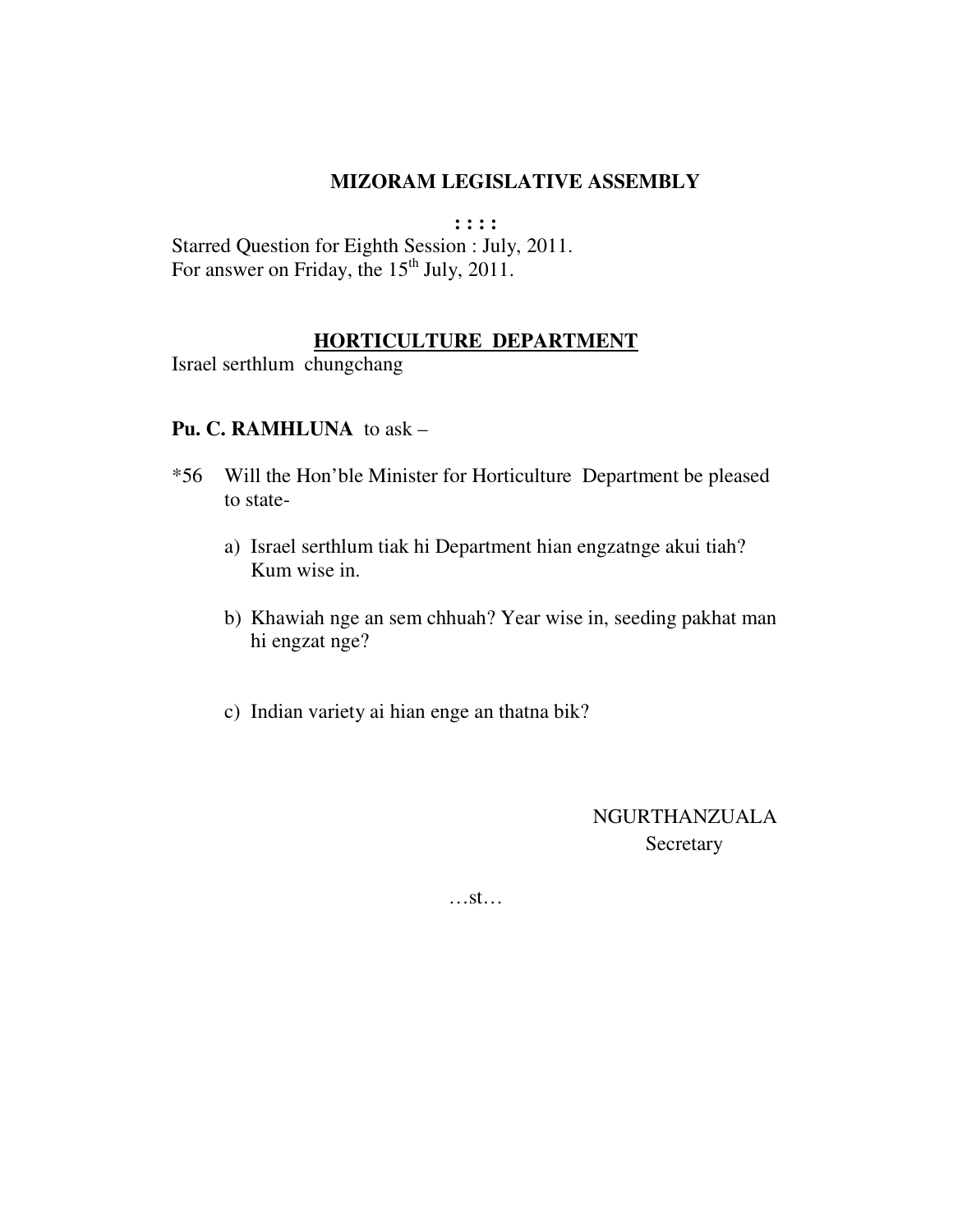Starred Question for Eighth Session : July, 2011. For answer on Friday, the  $15<sup>th</sup>$  July, 2011.

## POWER & ELECTRICITY DEPARTMENT

Power siam chhuah zat chungchang

## Pu T.T.ZOTHANSANGA to ask -

\*57. Will the Hon'ble Minister for Power & Electricity Department be pleased to state-

Power & Electricity Department hian Sorkar hmasa term 2 (Kum 10 chhung) khan Power Megawatt engzatnge a siam chhuah?

> **NGURTHANZUALA** Secretary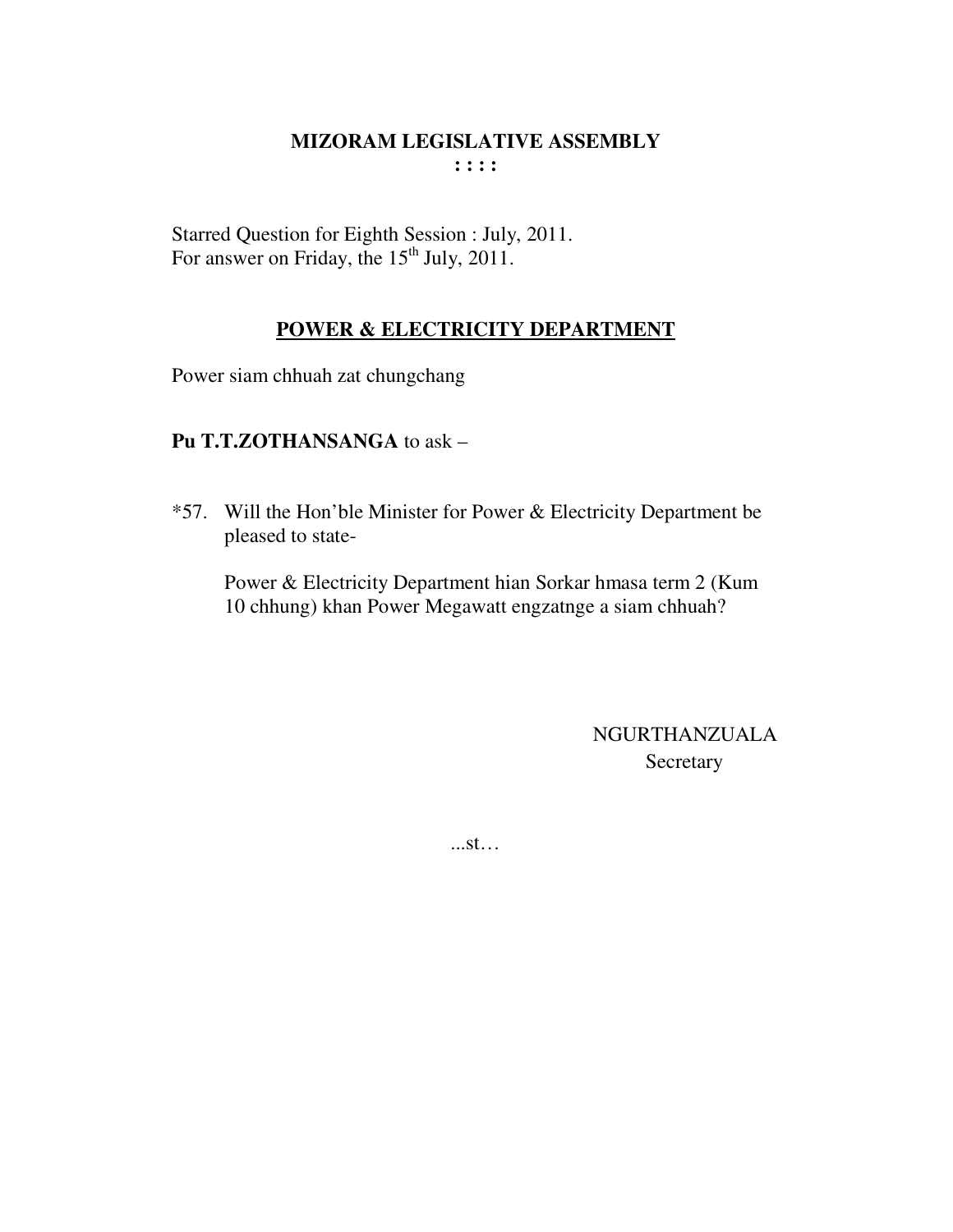Starred Question for Eighth Session : July, 2011. For answer on Friday, the  $15<sup>th</sup>$  July, 2011.

**HIGHER AND TECHNICAL EDUCATION DEPARTMENT** Scholarship pek theih loh chungchang.

#### **Pu P.P. THAWLA** to ask -

- \*58. Will the Hon'ble Minister for Higher and Technical Education Department be pleased to state –
	- (a) Kum 2010 2011 chhungin Scholarship Board-in Mizo zirlaite stipend pek theih loh a nei em ?
	- (b) Nei ta se, mi engzatnge an nih ?
	- (c) Engvanga pek theih loh nge an nih ?

NGURTHANZUALA Secretary.

…nt…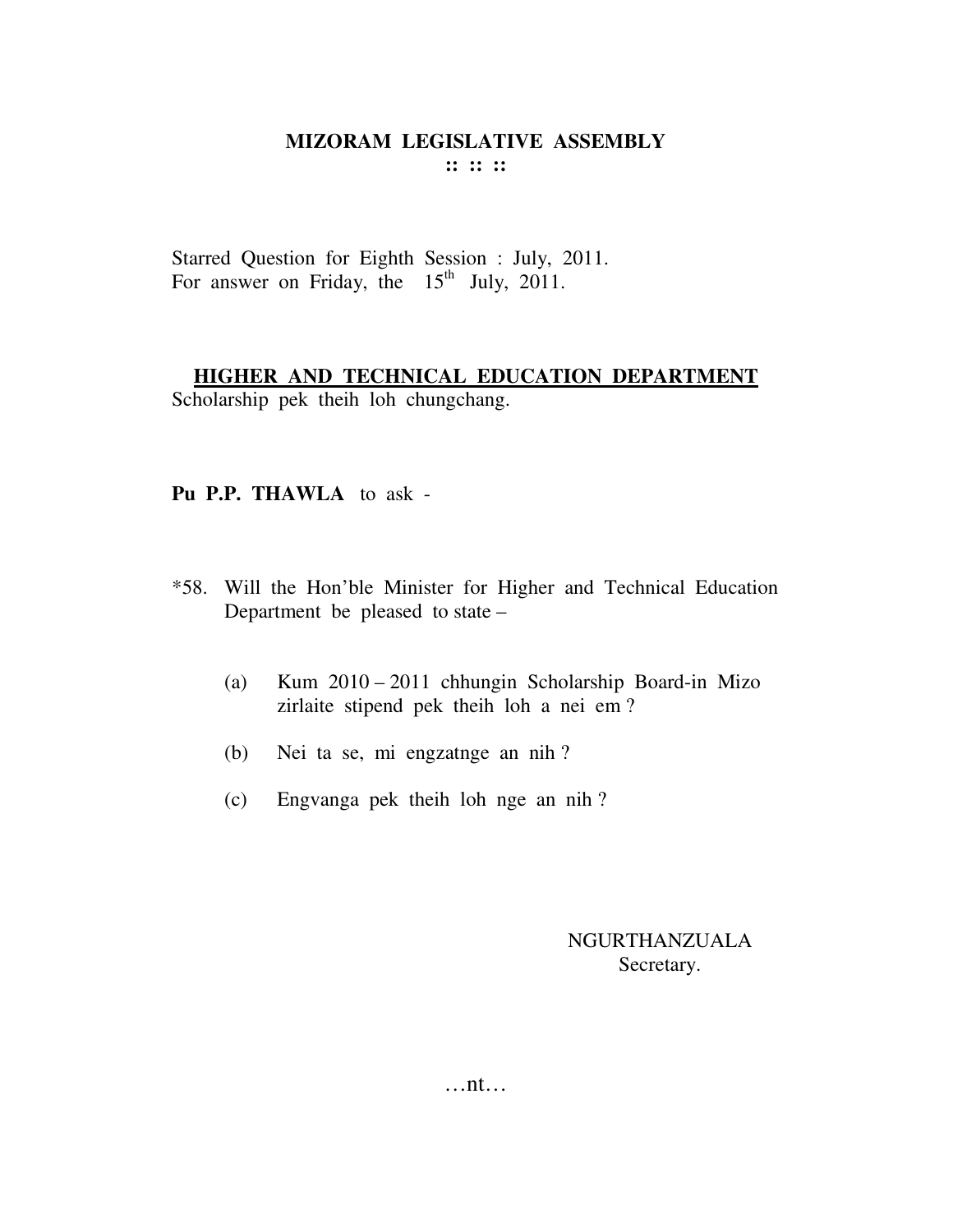Starred Question for Eighth Session : July, 2011 For answer on Friday, the  $15<sup>th</sup>$  July, 2011.

#### **POWER & ELECTRICITY DEPARTMENT**

Serlui 'B' Hydel Project chungchang.

## **Pu LALROBIAKA** to ask –

- \*59. Will the Hon'ble Minister for Power & Electricity Department be pleased to state –
	- (a) Serlui 'B' Hydel Project hi engtikah nge commission a nih dawn?
	- (b) Harsatna hrang hrang a awm ni a sawi hi tu mawhphurhna nge? Department nge Contractor?

NGURTHANZUALA **Secretary** 

\*\*m\*\*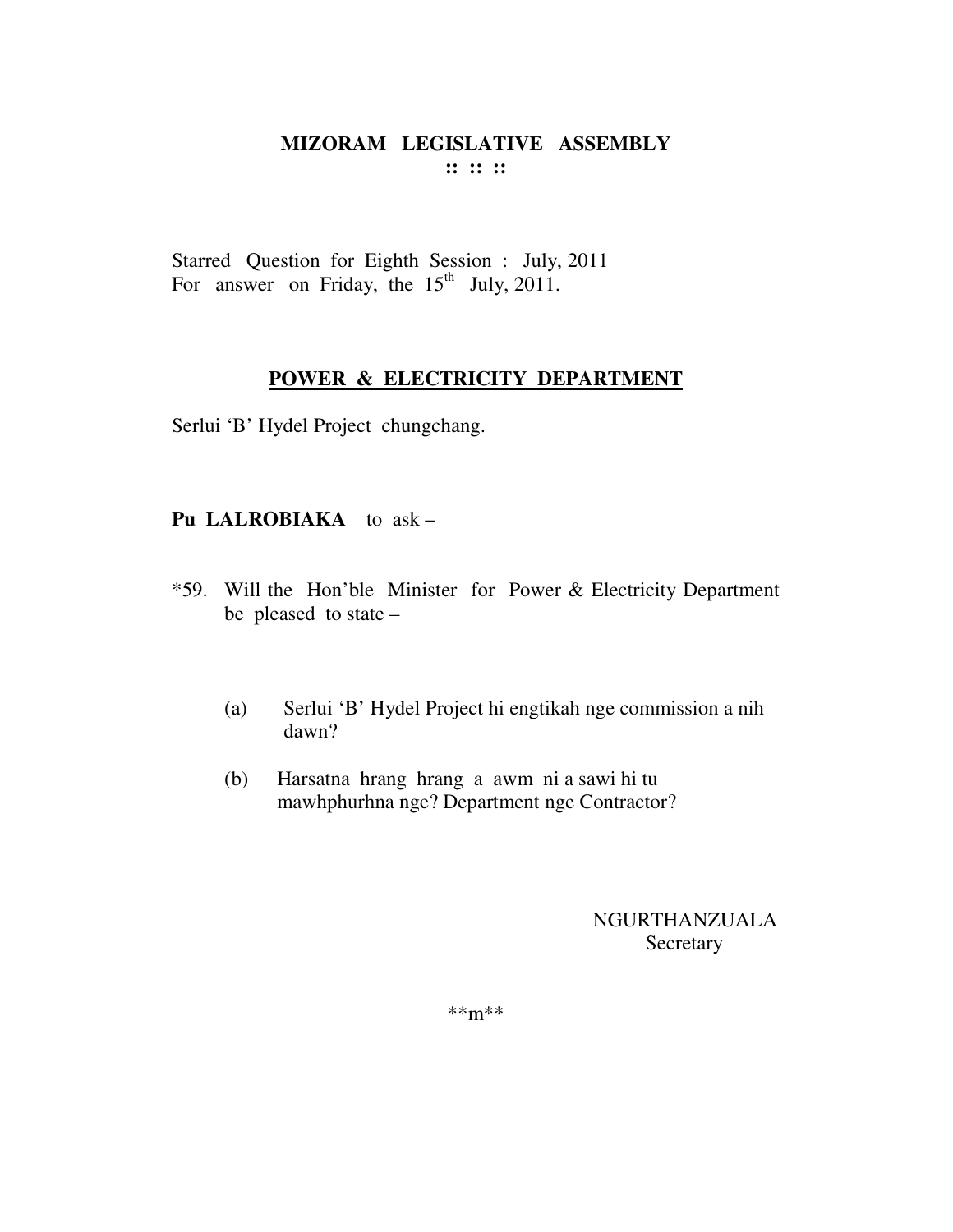**:: :: ::** 

Starred Question for Eighth Session : July, 2011. For answer on Friday, the  $15<sup>th</sup>$  July, 2011.

## **HIGHER AND TECHNICAL EDUCATION DEPARTMENT**

Technical zir tur lak chungchang.

## **Pu B. LALTHLENGLIANA** to ask -

\*60. Will the Hon'ble Minister for Higher and Technical Education Department be pleased to state –

 Technical zir tur lak apianga buaina awm reng mai hi engnge a chhan ni a, engtia tihfel nge Sorkarin a tum ?

> NGURTHANZUALA Secretary.

…nt…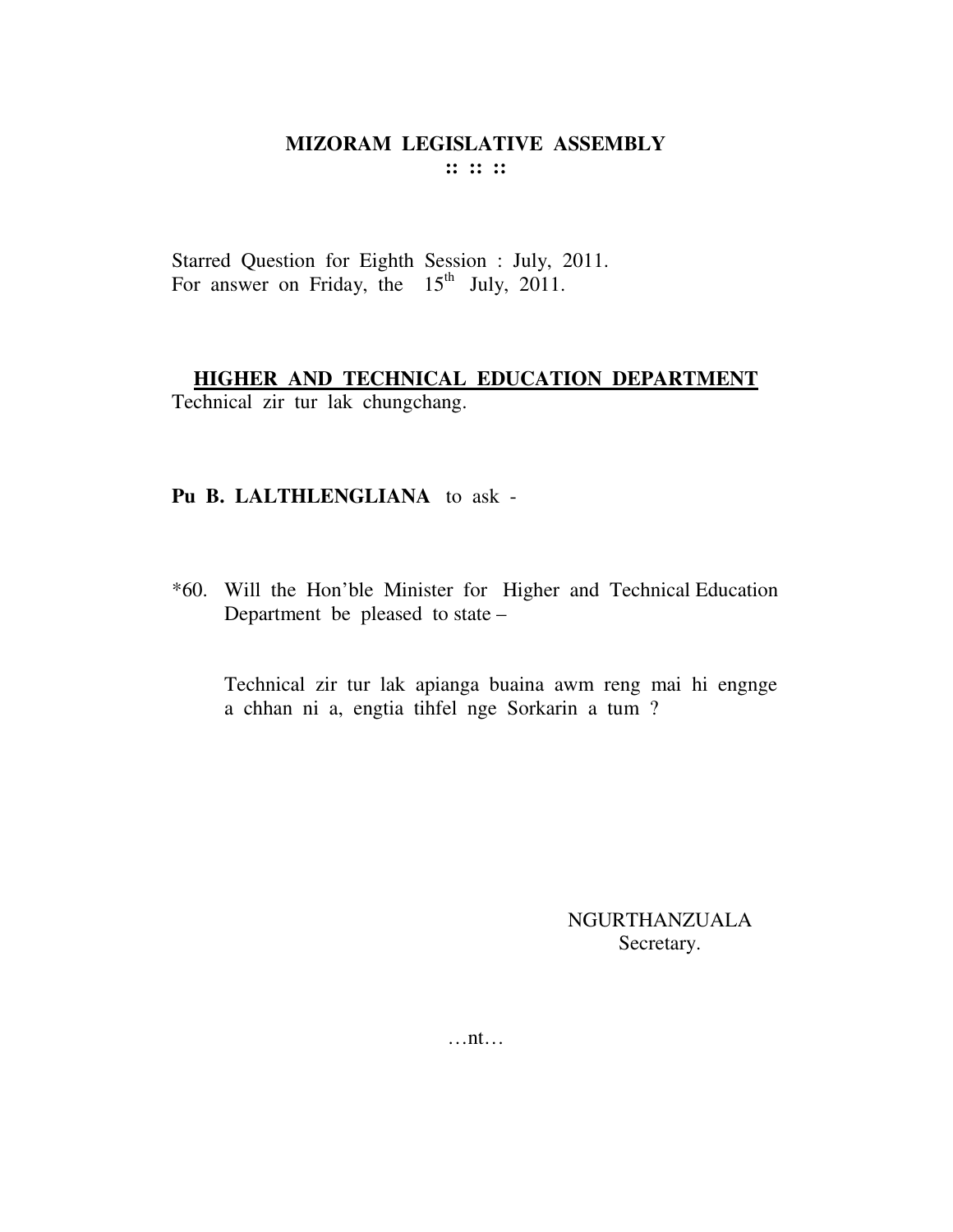Starred Question for Eighth Session : July, 2011. For answer on Friday, the 15<sup>th</sup> July, 2011.

#### **HIGHER & TECHNICAL EDUCATION DEPARTMENT**

Joint Entrance Examination Centre chungchang

#### Dr. R. LALTHANGLIANA to ask -

\*61. Will the Hon'ble Minister for Higher & Technical Education Department be pleased to state  $-$ 

State Technical Entrance Examination bakah hian Joint Entrance Examination (JEE), CAT etc. te tan Examination centre Mizoram ah ruahman tumna a awm em?

> **NGURTHANZUALA** Secretary

 $\dots$ h $\dots$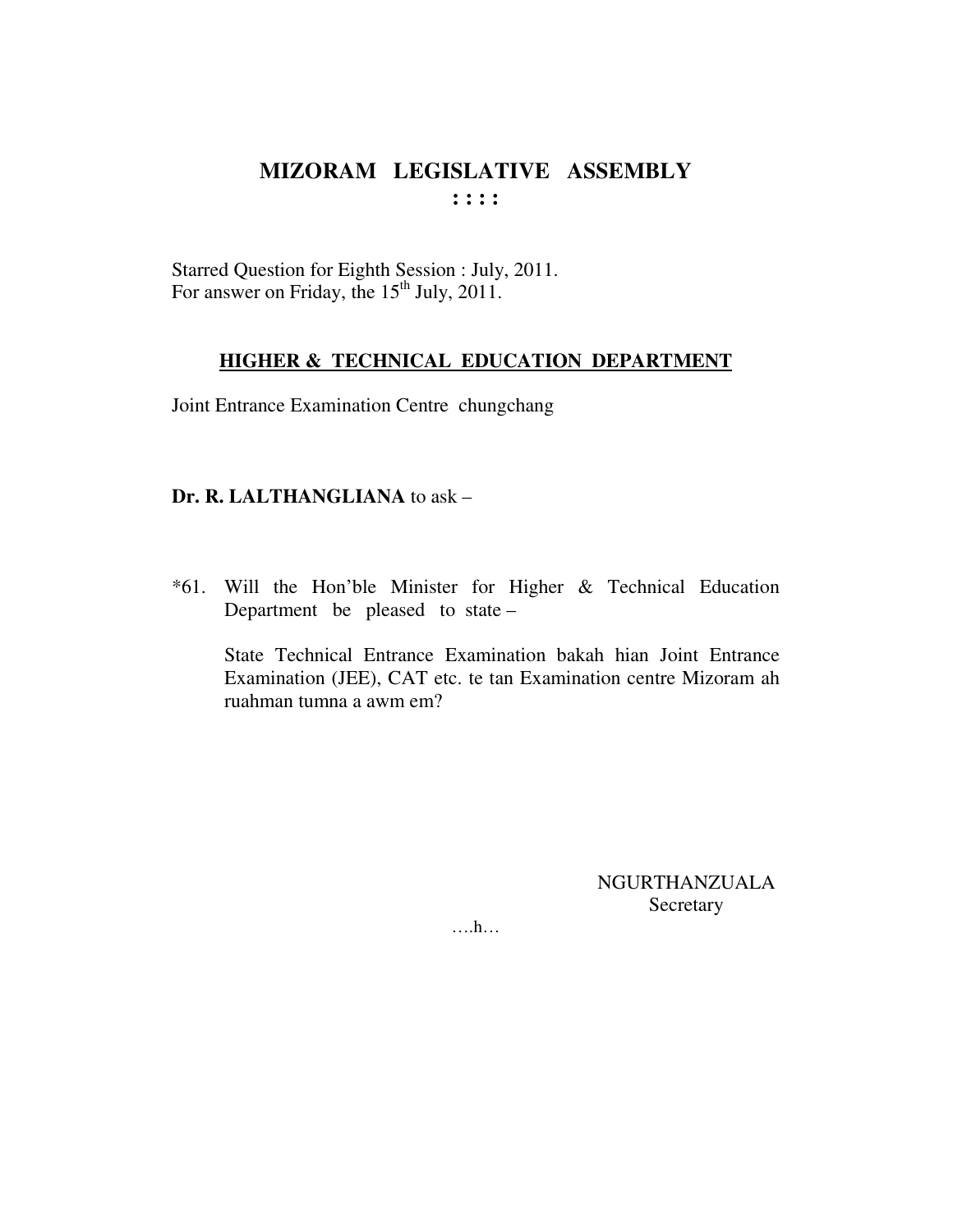#### MIZORAM LEGISLATIVE ASSEMBLY  $\mathbf{11}$   $\mathbf{12}$   $\mathbf{13}$

Starred Question for Eighth Session : July, 2011 For answer on Friday, the  $15<sup>th</sup>$  July, 2011.

#### POWER & ELECTRICITY DEPARTMENT

Tlawvapui Mini Hydel Project chungchang.

Pu T.T. ZOTHANSANGA to ask -

\*62. Will the Hon'ble Minister for Power & Electricity Department be pleased to state -

East Tuipui Bial ami, Tlawvapui Mini Hydel Project khi Megawatt engzat siam chhuak thei tur nge?

> **NGURTHANZUALA** Secretary

 $***m***$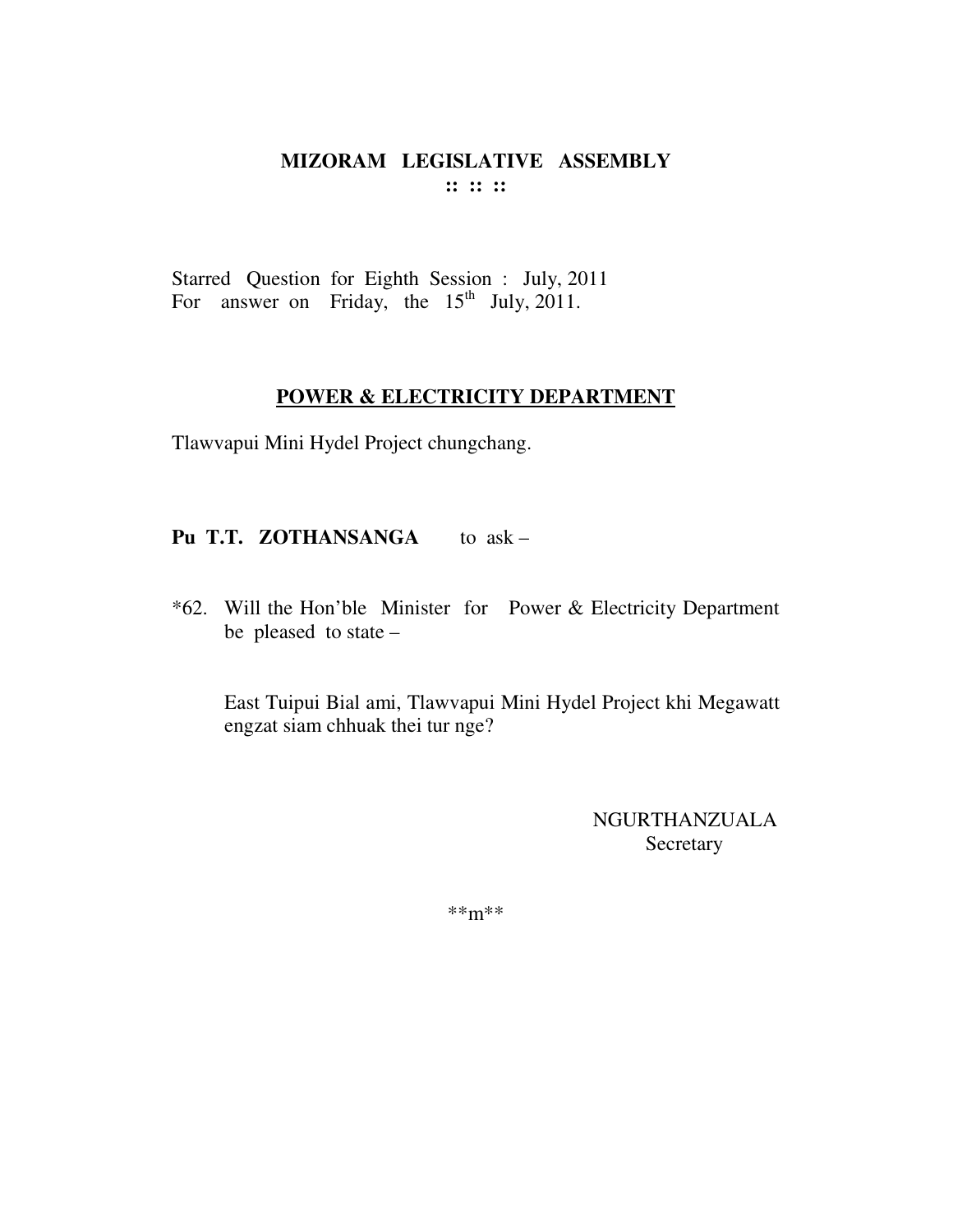Starred Question for Eighth Session : July, 2011. For answer on Friday, the 15<sup>th</sup> July, 2011.

## **HIGHER & TECHNICAL EDUCATION DEPARTMENT**

College hrang hrang Principal chungchang

## Pu B. LALTHLENGLIANA to ask -

Will the Hon'ble Minister for Higher & Technical Education  $*63.$ Department be pleased to state-

> Mizoram College hrang hranga Principal nghet lova awm rengte hi Sorkarin chingfel turin engtinnge hma a lak?

> > **NGURTHANZUALA** Secretary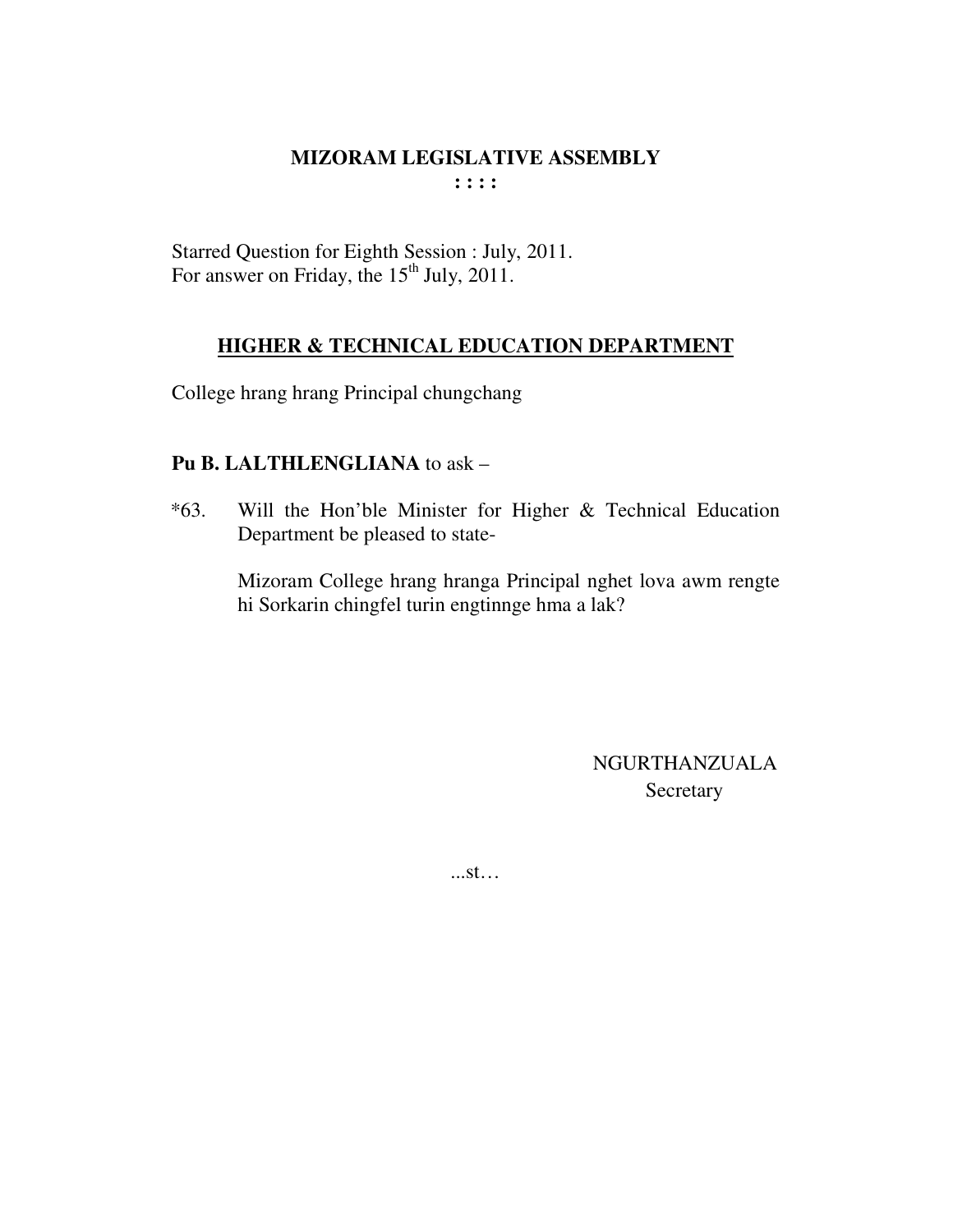**: : :** 

Starred Question for Eighth Session : July, 2011 For answer on Friday, the  $15<sup>th</sup>$  July, 2011

**HIGHER & TECHNICAL EDUCATION DEPARTMENT** Scholarship Board chungchang -

## **Pu C. RAMHLUNA** to ask -

- \*64. Will the Hon'ble Minister for Higher & Technical Education Department be pleased to state –
	- (a) Mizoram Scholarship Board hnuaia centralisation of stipend/scholarship, etc kha tihfel a ni ta em ?
	- (b) Tihfel a nih tawh chuan Department hrang hrang in stipend atan hian sum engzat theuh nge an thehluh tawh ?
	- (c) Scholarship Board Member te hi tun hma ang khan ruat an ni thin em ?
	- (d) Post Matric Scholarship (CSS) pawisa hi divert a lo ni tawh thin em ?
	- (e) Kum 2010-2011 chhungin Scholarship Board in Mizo zirlai te stipend pek theih loh engzatnge a neih ?

NGURTHANZUALA Secretary.

\*\*\*v\*\*\*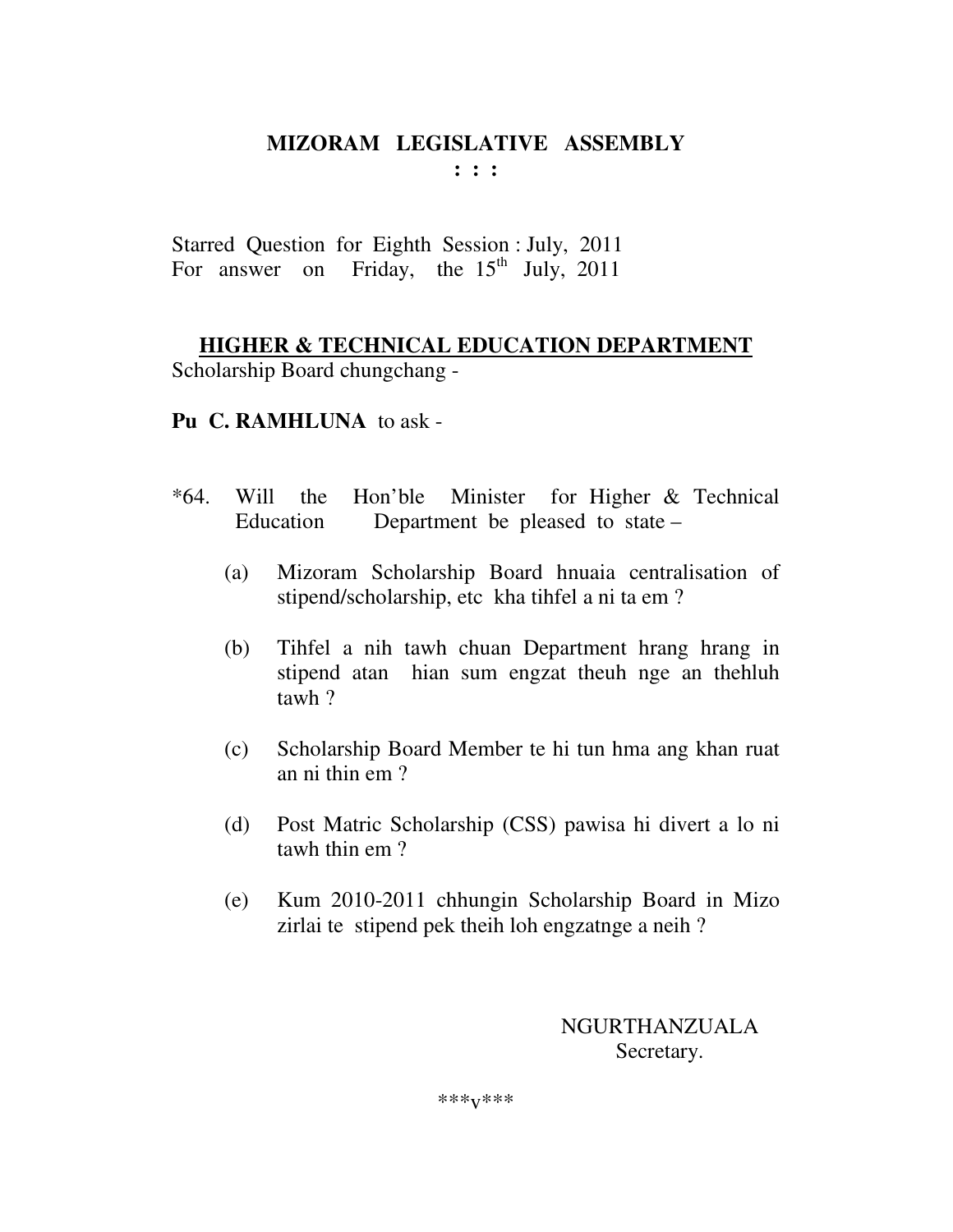Starred Question for Eighth Session : July, 2011 For answer on Friday, the  $15<sup>th</sup>$  July, 2011

## **HIGHER & TECHNICAL EDUCATION DEPARTMENT**

Higher & Technical Education Department hnuaia Officer reemployed chungchang -

## **Pu C. RAMHLUNA** to ask -

- \*65. Will the Hon'ble Minister for Higher & Technical Education Department be pleased to state –
	- (a) Higher and Technical Education Department hnuaiah hian officer re-employed an awm em ?
	- (b) Tute nge an hming ? Eng post-ah nge re-employed an nih ?
	- (c) Eng hun chhung atana re-employed nge an nih ?

## NGURTHANZUALA Secretary.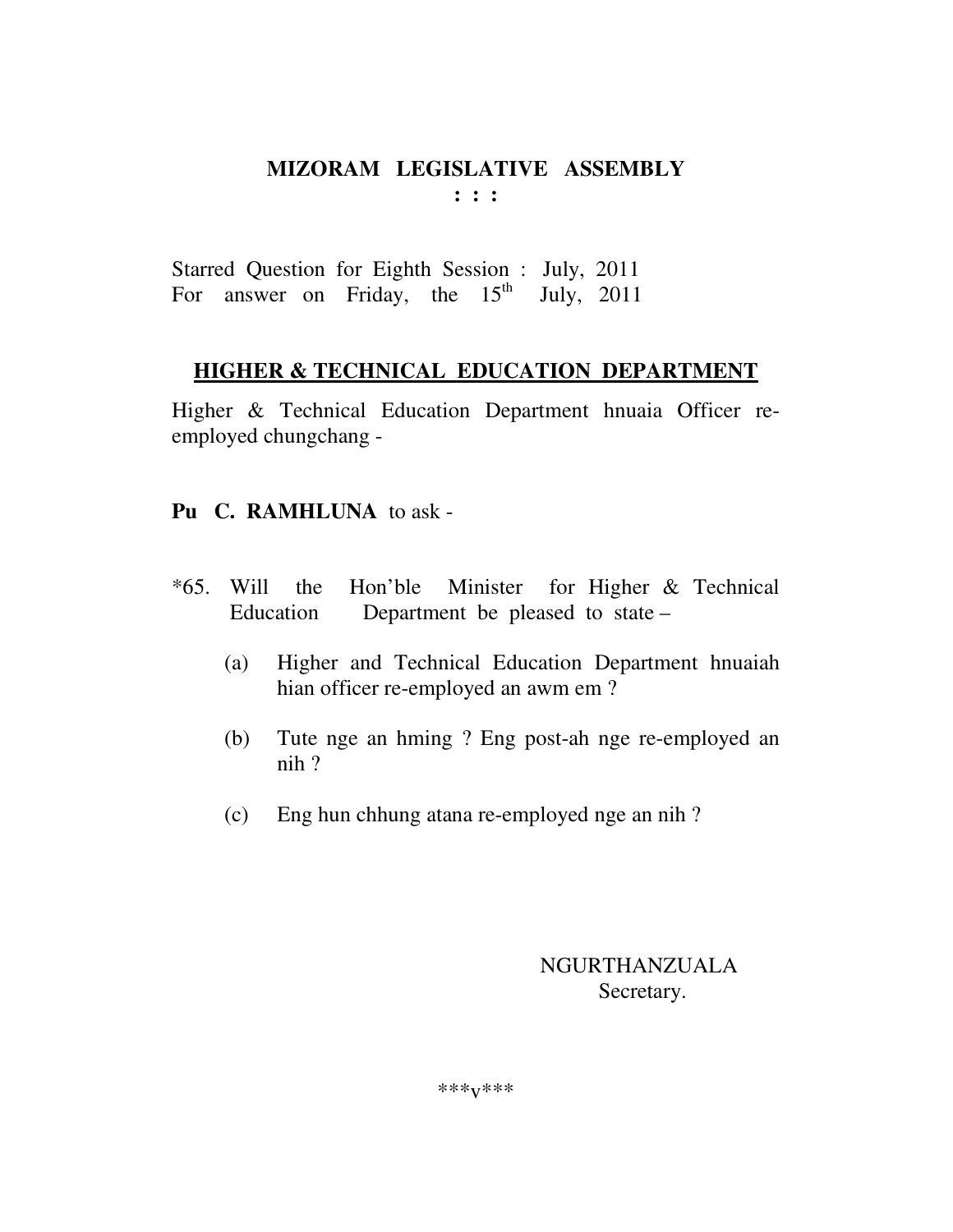Starred Question for Eighth Session : July, 2011 For answer on Friday, the  $15<sup>th</sup>$  July, 2011.

#### **POWER & ELECTRICITY DEPARTMENT**

RGGVY chungchang.

#### **Pu R.L. PIANMAWIA** to ask –

- \*66. Will the Hon'ble Minister for Power & Electricity Department be pleased to state –
	- a) RGGVY hmanga thingtlang eng la neilote pek kim theih a ni dawn em? Engtikah nge pekkim an nih ang?
	- b) RGGVY hna thawktute chungah hian Sorkar-in chak zawka hna thawk turin tih theih a nei em?

NGURTHANZUALA **Secretary** 

 $***<sub>m</sub>**$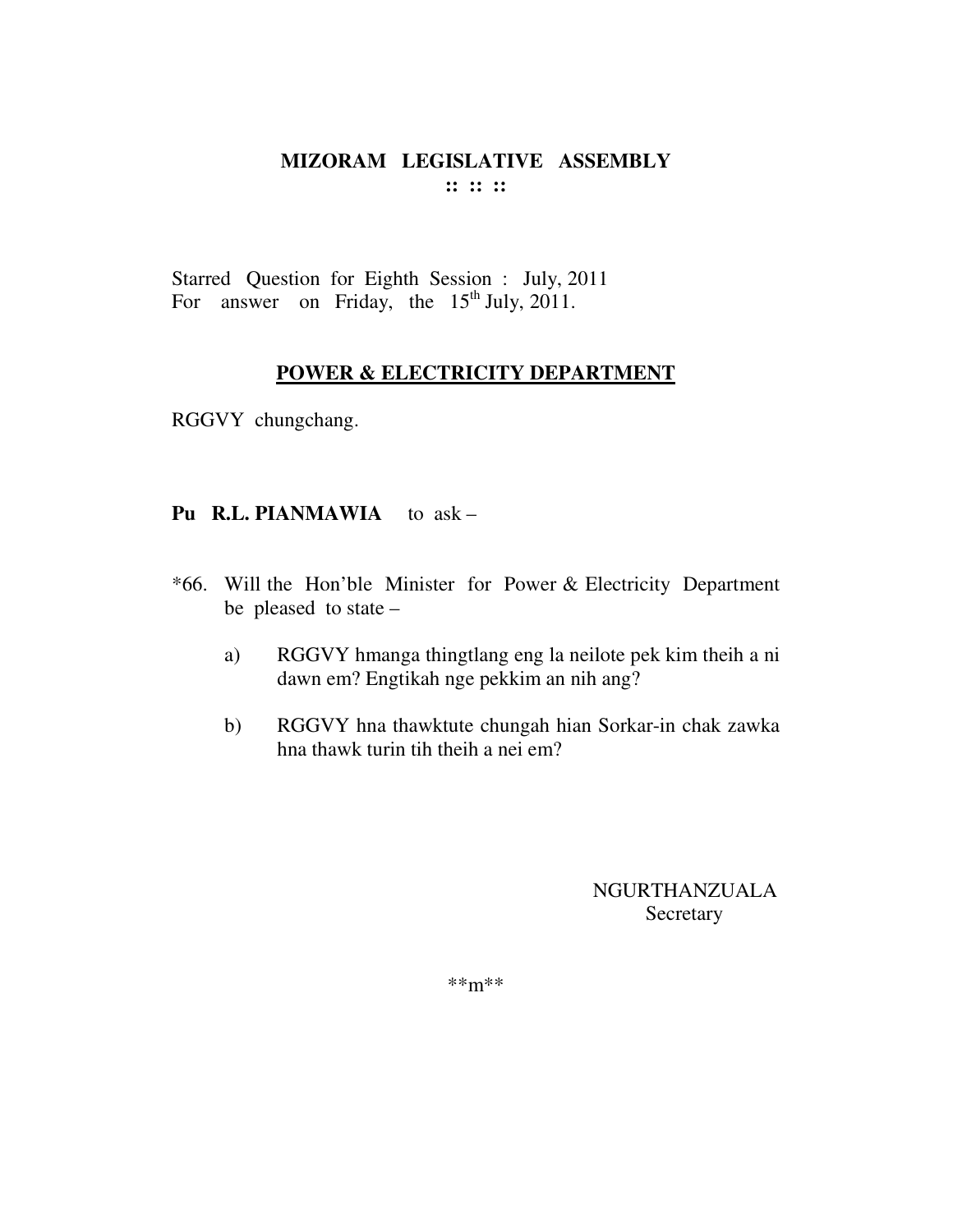Starred Question for Eighth Session : July, 2011. For answer on Friday, the 15<sup>th</sup> July, 2011.

## **ART & CULTURE DEPARTMENT**

Hnam rohlu vawnhim chungchang

#### Pu T.T.ZOTHANSANGA to ask -

- Will the Hon'ble Minister for Art & Culture Department be pleased  $*67$ to state
	- a) Hnam rohlu (Cultural Heritage) engzatnge Sorkar-in a humhalh? Engtik atangin nge?
	- b) Pipute sulhnu leh hmun hmate vawnhimna tur Budget-ah sum a awm em?

**NGURTHANZUALA** Secretary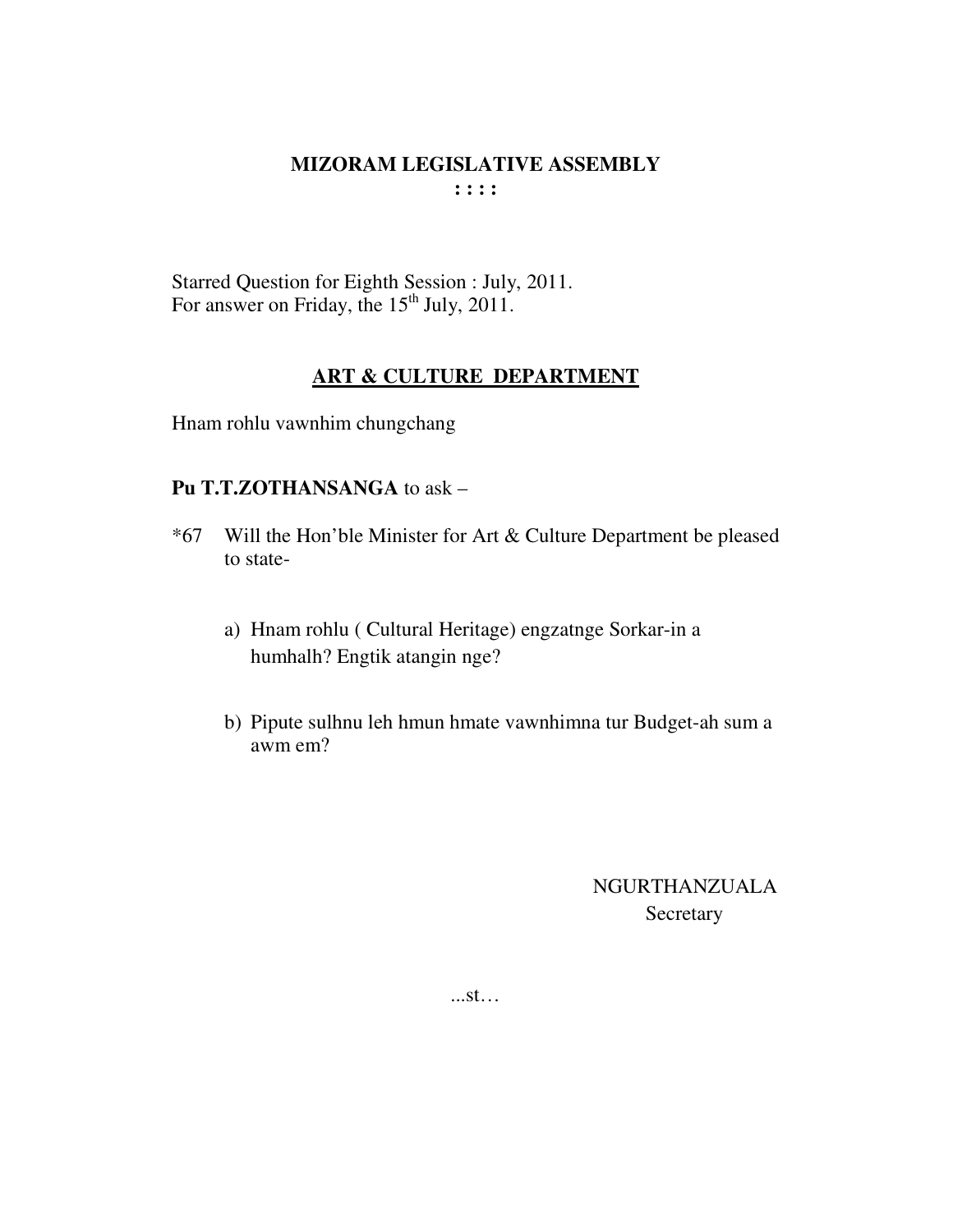**: : : :** 

Starred Question for Eighth Session : July, 2011. For answer on Friday, the  $15<sup>th</sup>$  July, 2011.

### **ART & CULTURE DEPARTMENT**

Kan hnam rohlu chungchang

## **Pu T.T.ZOTHANSANGA** to ask –

\*68. Will the Hon'ble Minister for Art & Culture Department be pleased to state-

Kan ram hnam rohlu/hmun hlui mimal leh pawlho thahnemngaiten an lo humhalhte Sorkar-in a hriatpui em?

> NGURTHANZUALA Secretary

...st…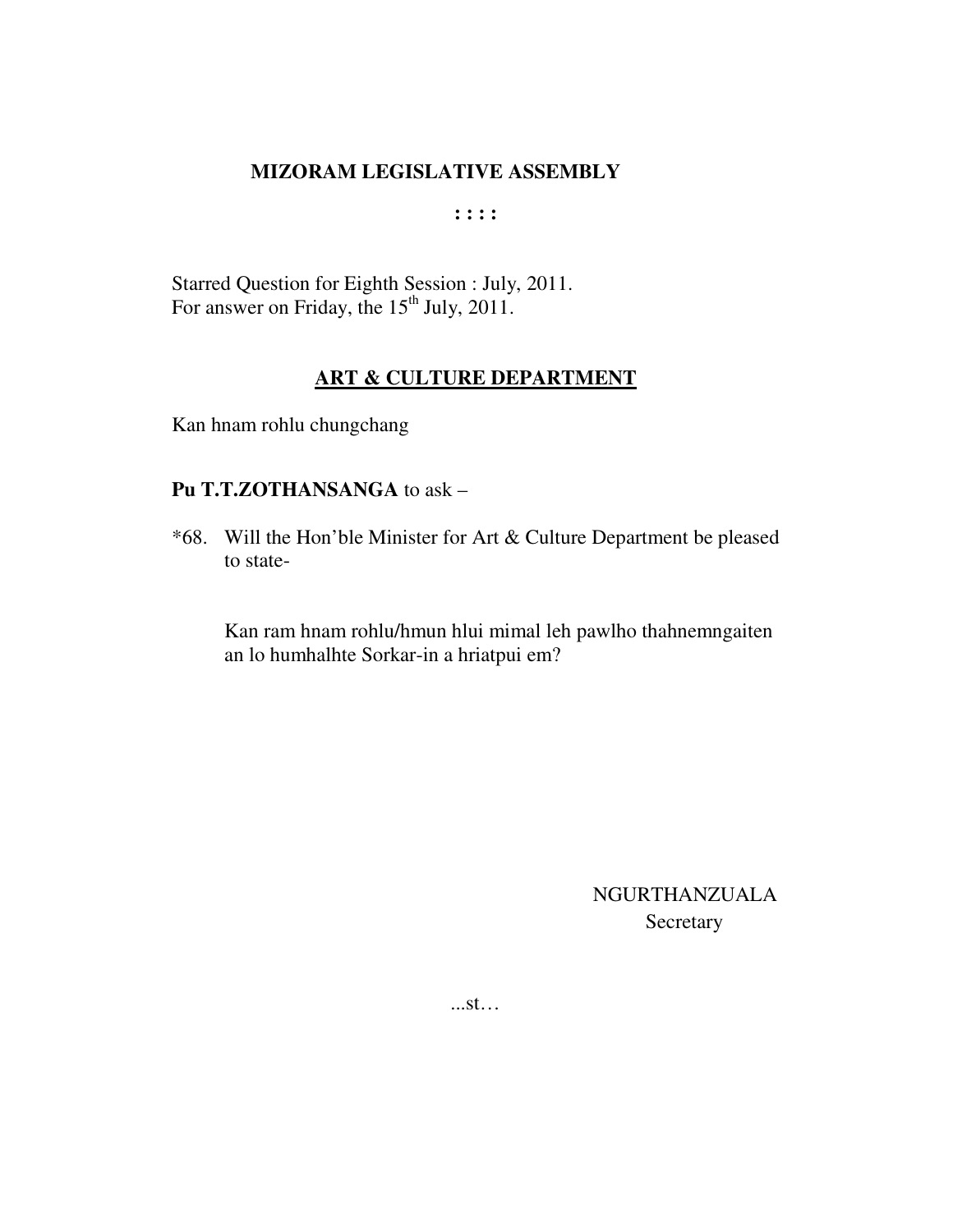Starred Question for Eighth Session : July, 2011. For answer on Friday, the 15<sup>th</sup> July, 2011.

## **HIGHER & TECHNICAL EDUCATION DEPARTMENT**

College a naupang admit theih zat chungchang

## **Pu B. LALTHLENGLIANA** to ask –

\*69. Will the Hon'ble Minister for Higher & Technical Education Department be pleased to state –

Mizoam Colege –a semester system introduce tum avanga subject tin-a naupang lak zat hi tih tlem a ni ta mai hi engnge a chhan?

> NGURTHANZUALA **Secretary**

...st…